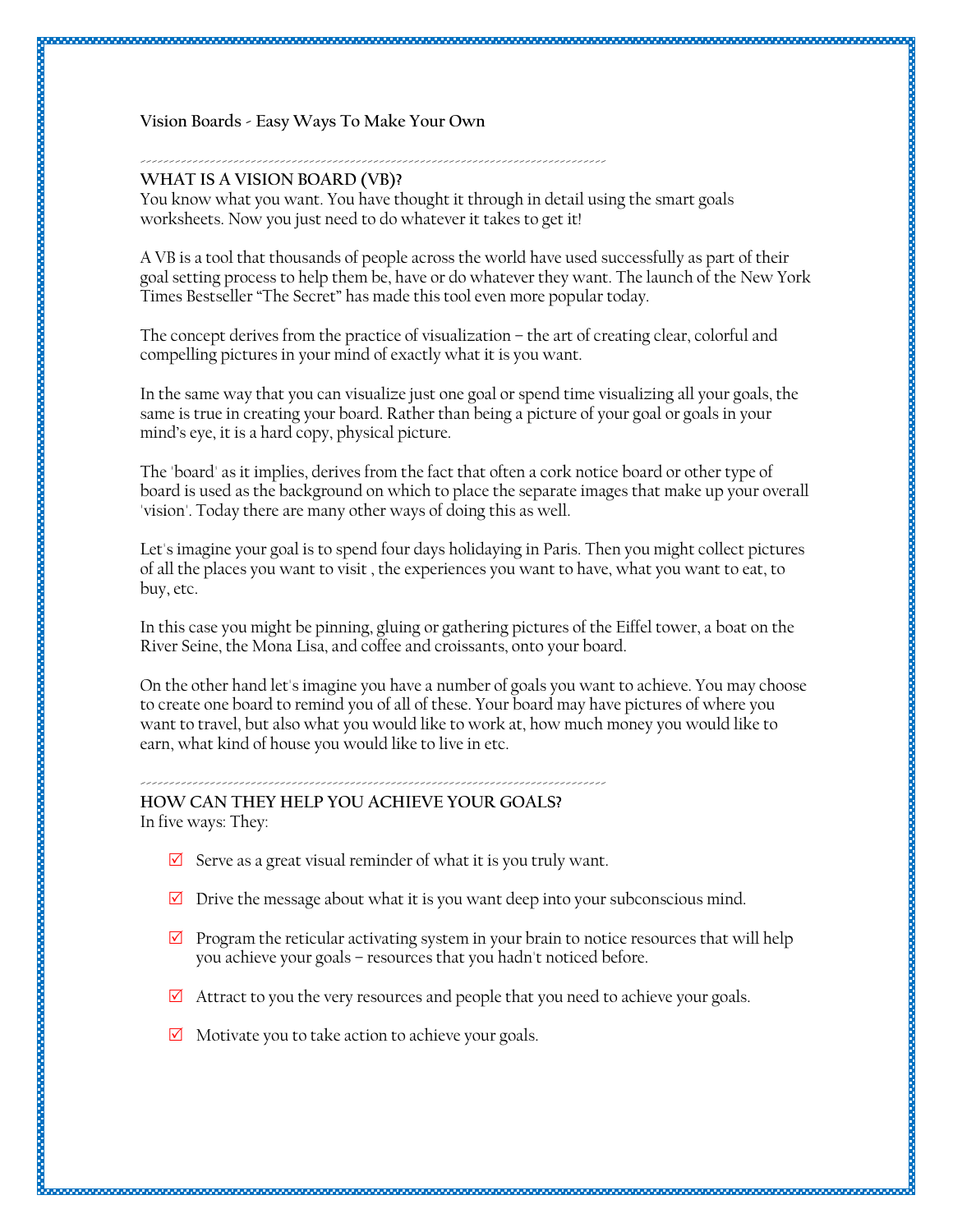## **8 GREAT WAYS TO MAKE YOUR OWN**

# **1. Paper and glue**

Use a big sheet of paper as the background– color of your choice. Glue the images that represent your goals straight onto the paper. Using a thick pen write appropriate words too eg \$50,000 per year salary.

# **2. Noticeboard and Pins**

Buy yourself a cork or felt notice board and pin all the images and words that represent your goals directly onto the vision board. (Personally I like this route as it allows me to update my words and images more easily than when using paper and glue)!

# **3.Draw it!**

Got, paper, colored pencils and artistic talent?

# **4. Fridge Door**

Buy yourself a bunch of fridge magnets and use them to hold your pictures and words on the front of the fridge door – you will definitely see this every day!

# **5. PC Screen**

If you know how, you can compile images of all the words and pictures that represent your goals and make a screen shot of them. You could then make this the wallpaper for your computer every time you open it up.

## **6. Powerpoint**

Again, if you have the skills, you could create a PowerPoint presentation to remind you of your goals.

## **7.Video with music**

Make a video with all your pictures and words and have a motivating backing track to listen to while you watch it addictively. Animoto is the software I use to do this. It's so easy and best of all you can create as many 30 second free videos as you wish. These are perfect for single goals.

## **8. Vision Book**

A large scrapbook where you write your goals, one by one, at the top of a page and then underneath that glue in the pictures that best represent that goal to you.

--------------------------------------------------------------------------------

# **WHAT YOU WILL NEED** Physical:

A pile of magazines Include magazines from all walks of life – fashion, family, finance, home, travel, nature, hobbies...

Glue Either glue or glue stick if you are gluing pictures to paper. Pins< This is if you are using a cork or felt backed notice board.

## **On your computer**

Images There are many free sources of images such as flickr that you can use. You could also search Google images but be aware many of the images are copyright. Make sure you look at the source of the images and only use them if you are allowed.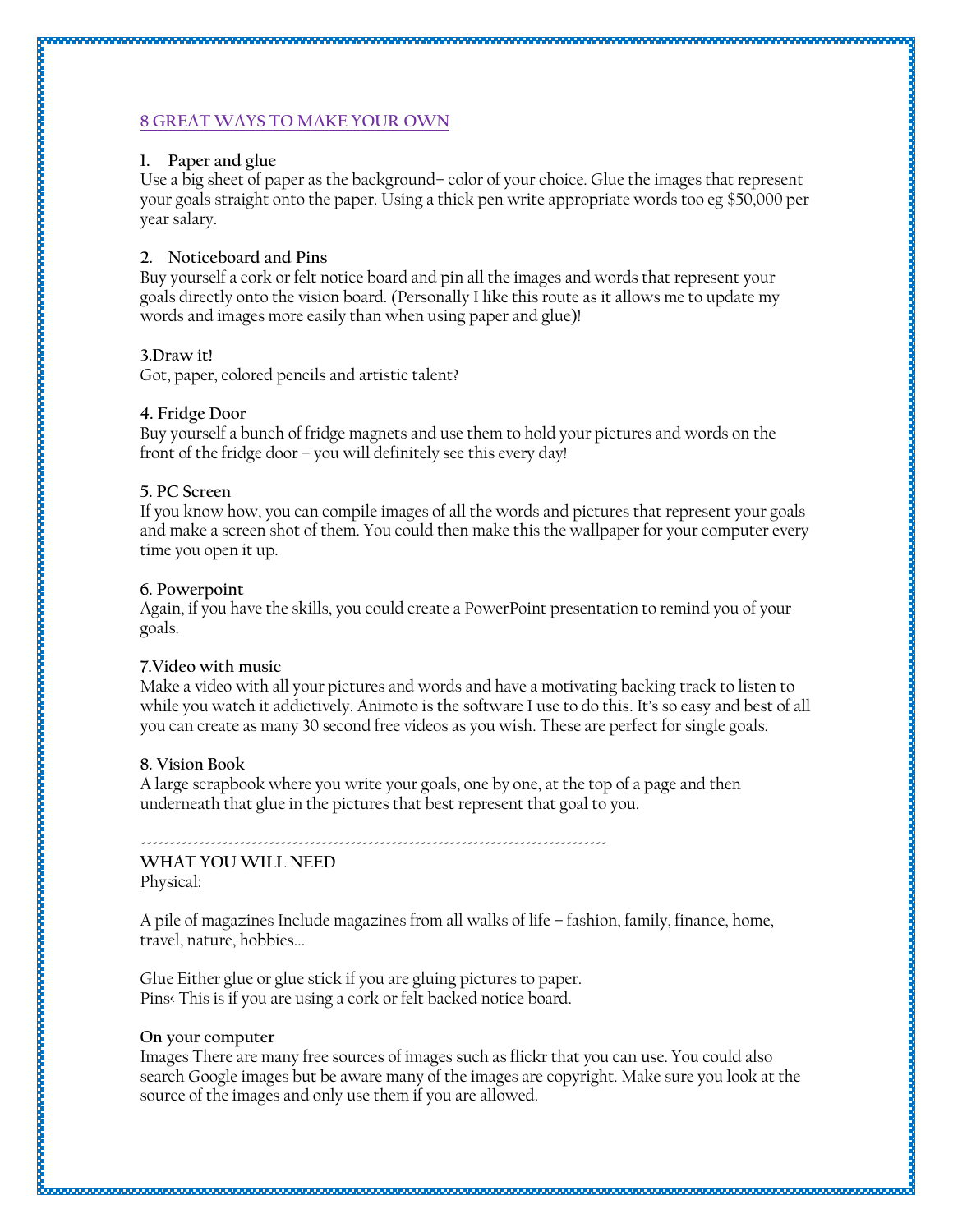## **WHERE TO PUT THEM SO YOU CAN SEE THEM!**

The most important thing to know is that you MUST put your vision board somewhere where you will see it every day.

However , do not put it where there is a chance others can see it and laugh about it. This could end up undermining your own confidence and have the opposite effect to what you are trying to achieve.

Where you put your vision board will depend on whether you have made a physical board or a picture on your computer, and on its size too but here are some ideas:

Put it on a wall in your house that you look at as you pass by. Place it close to the bathroom mirror – you stand there for long enough brushing your teeth!

Put it inside the larder door – away from public view but knowing you'll see it daily on all those occasions you open your food cupboard!

If you have created an online vision board then take time to watch it every day when you start up your computer. If you make a habit of this then you will be seeing the images of your goals being achieved very frequently. Every day perhaps.

Dr Joe Vitale likens this process of creating a board to '…having the universe as your catalogue. You flip through it and say, " I'd like to have this experience and I'd like to have that product and I'd like to have a person like that etc ". A vision board is you placing your order with the universe. It's really that easy.

If this is all new to you just do it and watch what happens!

#### -------------------------------------------------------------------------------- **VISION BOARD WORKSHOPS**

You may find that there will be life coaches in your area who will run workshops designed to help you put together your board.

If so you may want to sign up.

If you can't find a workshop you could take the cheaper option and organize a vision board party!

Vision board parties are easy to organize. Just get a group of friends together and ask them to bring along a selection of colorful magazines, a pair of scissors, a large sheet of paper (or a noticeboard),glue or pins.

A thick black pen will also be useful to write down the words you want your board to advertise to your subconscious!

--------------------------------------------------------------------------------